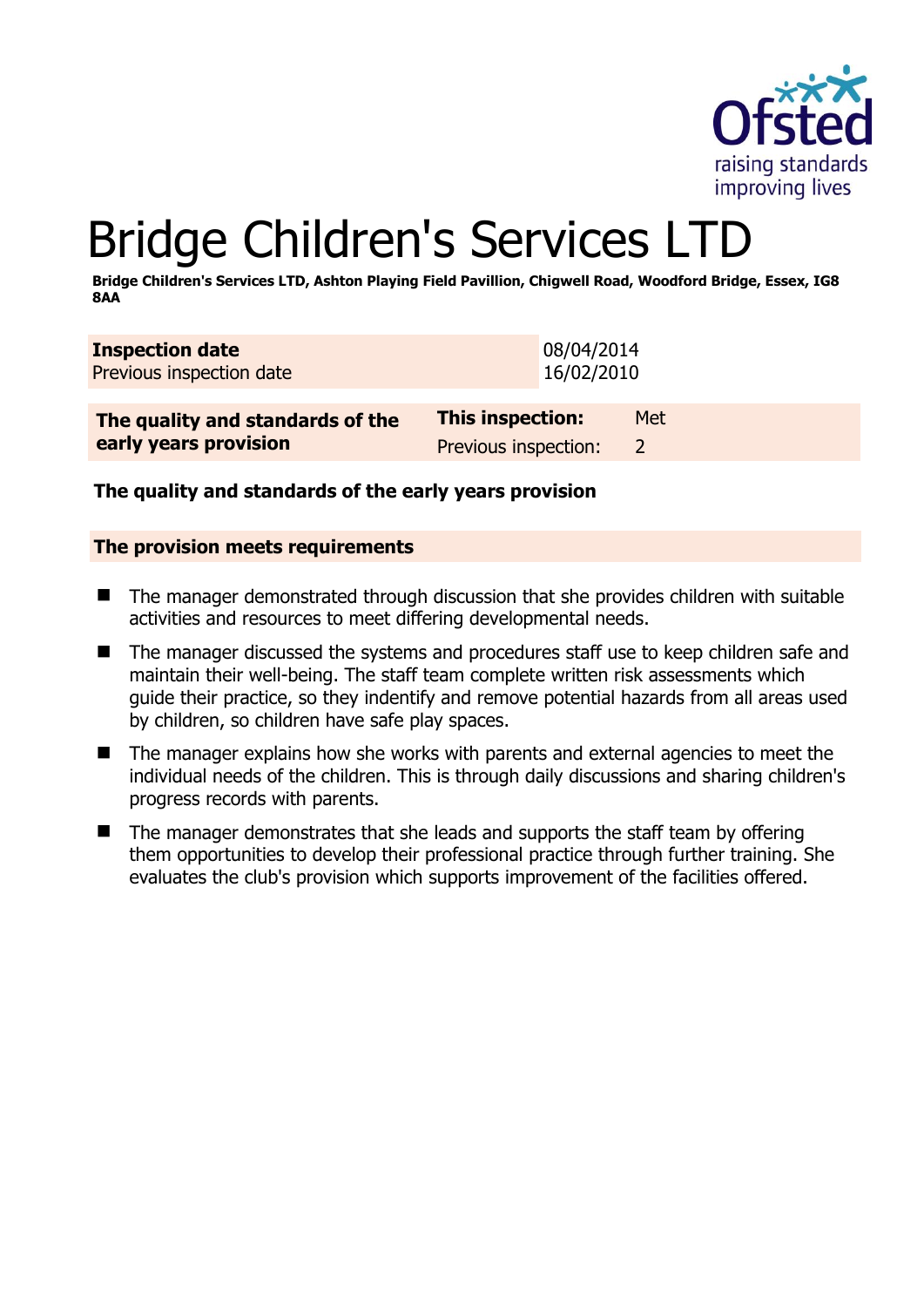## **Information about this inspection**

Inspections of registered early years provision are:

- scheduled at least once in every inspection cycle the current cycle ends on 31 July 2016
- scheduled more frequently where Ofsted identifies a need to do so, for example where provision was previously judged inadequate
- **•** brought forward in the inspection cycle where Ofsted has received information that suggests the provision may not be meeting the legal requirements of the Early Years Foundation Stage or where assessment of the provision identifies a need for early inspection
- **•** prioritised where we have received information that the provision is not meeting the requirements of the Early Years Foundation Stage and which suggests children may not be safe
- scheduled at the completion of an investigation into failure to comply with the requirements of the Early Years Foundation Stage.

There were no children on roll when this inspection took place. The findings in this report are based on evidence gathered from discussions with those who care for the children and an inspection of the premises, equipment and relevant documentation. Where there are no children on roll, no judgement is made on the quality of the early years provision as there is no reliable evidence on which to assess its impact on children. The report states whether the provider continues to meet the requirements of registration.

The provision is also registered on the voluntary and compulsory parts of the Childcare Register. This report includes a judgment about compliance with the requirements of that register.

#### **Inspection activities**

The inspector had discussions with the manager and staff to ascertain knowledge of

- $\blacksquare$ safeguarding children and promoting their welfare, including risk assessment systems.
- $\blacksquare$ The inspector looked at the areas of the out-of-school provision used by the children.
- $\blacksquare$ The inspector discussed and viewed documentation used by the manager and staff at the out-of-school-provision.

#### **Inspector**

Caroline Preston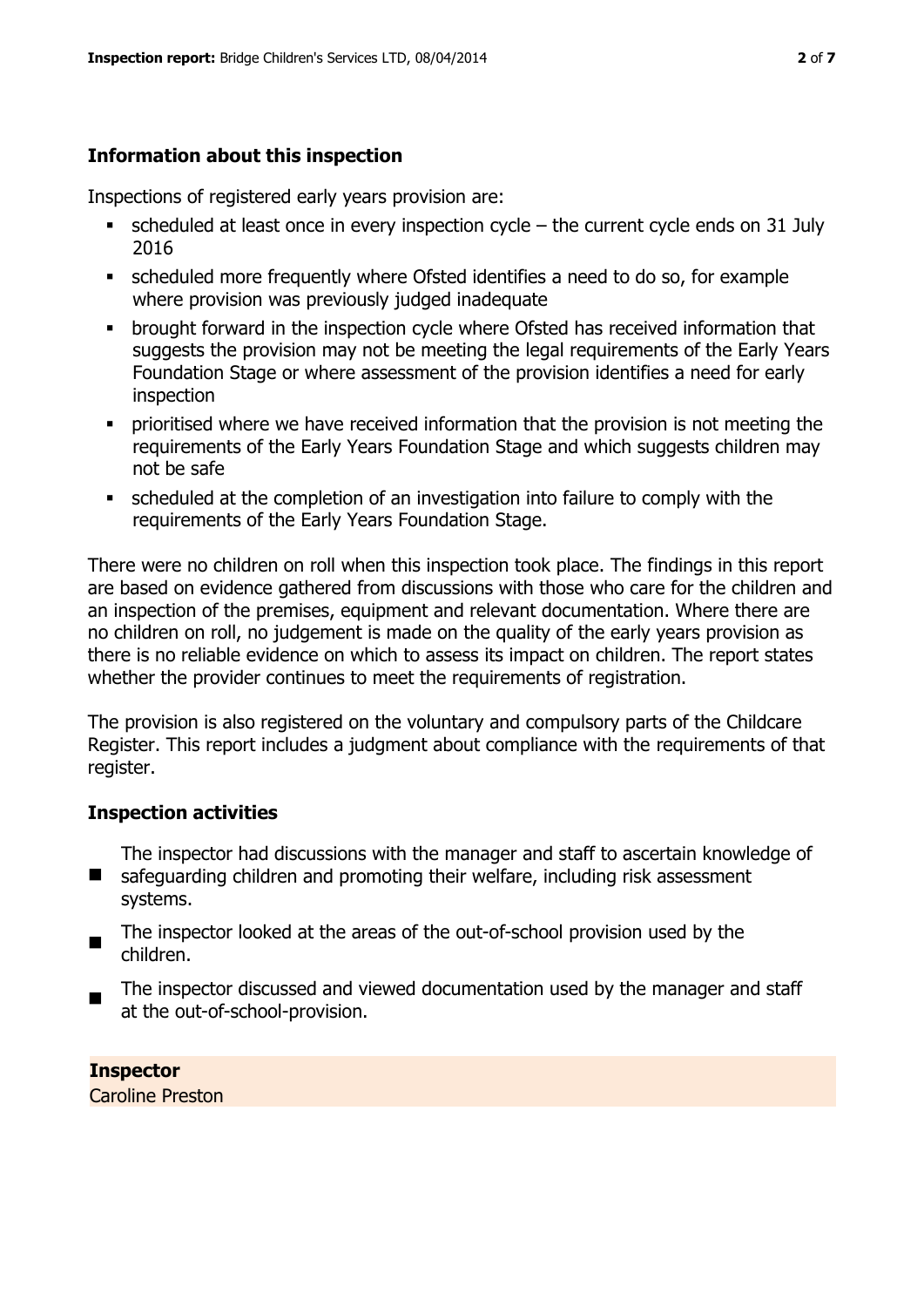# **Full report**

#### **Information about the setting**

Bridge Children's Services LTD registered in 2000. The out-of-school club operates from a sports pavilion situated at Ashton playing fields in Woodford Bridge in the London Borough of Redbridge. The provision is open every weekday during term time from 3.15pm until 6.15pm and from 8am until 6.15pm during school holidays. Children have use of an indoor play area, two smaller play rooms and an outdoor play area. The club is registered on the Early Years Register and the compulsory and voluntary parts of the Childcare Register. Currently there are 10 children on roll in the early years age group. The club employs seven members of staff, all whom six hold relevant qualifications. The club supports children with special educational needs and/or disabilities and those who speak English as an additional language.

On the day of inspection at the holiday playscheme there were no children in the early years age group present.

#### **The Childcare Register**

| The requirements for the compulsory part of the Childcare Register are | Met |
|------------------------------------------------------------------------|-----|
| The requirements for the voluntary part of the Childcare Register are  | Met |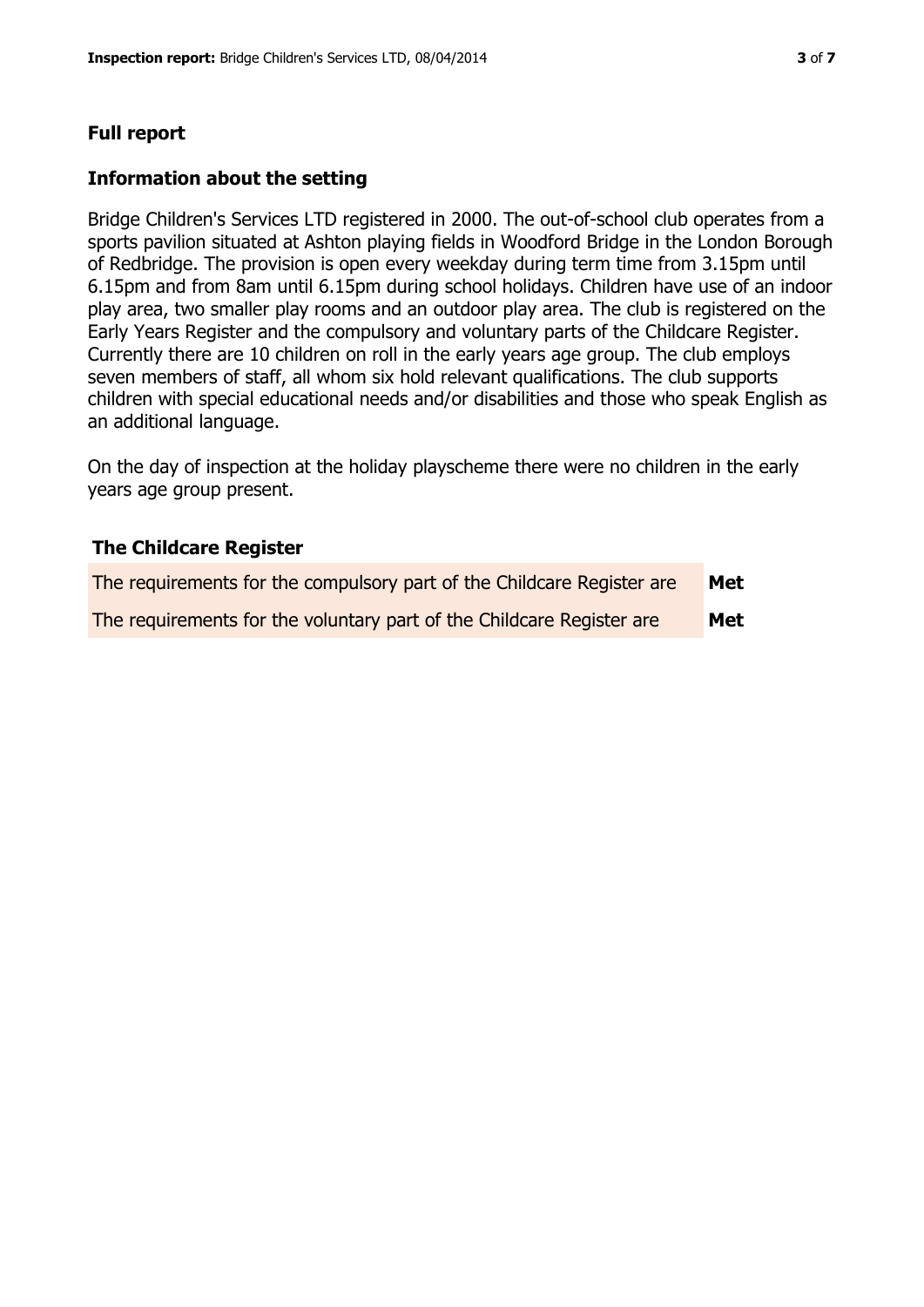# **What inspection judgements mean**

## **Registered early years provision**

| <b>Grade</b> | <b>Judgement</b>               | <b>Description</b>                                                                                                                                                                                                                                                                                                                                                                                |
|--------------|--------------------------------|---------------------------------------------------------------------------------------------------------------------------------------------------------------------------------------------------------------------------------------------------------------------------------------------------------------------------------------------------------------------------------------------------|
| Grade 1      | Outstanding                    | Outstanding provision is highly effective in meeting the needs<br>of all children exceptionally well. This ensures that children are<br>very well prepared for the next stage of their learning.                                                                                                                                                                                                  |
| Grade 2      | Good                           | Good provision is effective in delivering provision that meets<br>the needs of all children well. This ensures children are ready<br>for the next stage of their learning.                                                                                                                                                                                                                        |
| Grade 3      | <b>Requires</b><br>improvement | The provision is not giving children a good standard of early<br>years education and/or there are minor breaches of the<br>safeguarding and welfare requirements of the Early Years<br>Foundation Stage. It will be monitored and inspected within<br>twelve months of the date of this inspection.                                                                                               |
| Grade 4      | Inadequate                     | Provision that is inadequate requires significant improvement<br>and/or enforcement action. The provision is failing to give<br>children an acceptable standard of early years education and/or<br>is not meeting the safeguarding and welfare requirements of<br>the Early Years Foundation Stage. It will be monitored and<br>inspected again within six months of the date of this inspection. |
| Met          |                                | The provision has no children on roll. The inspection judgement<br>is that the provider continues to meet the requirements for<br>registration.                                                                                                                                                                                                                                                   |
| Not met      |                                | The provision has no children on roll. The inspection judgement<br>is that the provider does not meet the requirements for<br>registration.                                                                                                                                                                                                                                                       |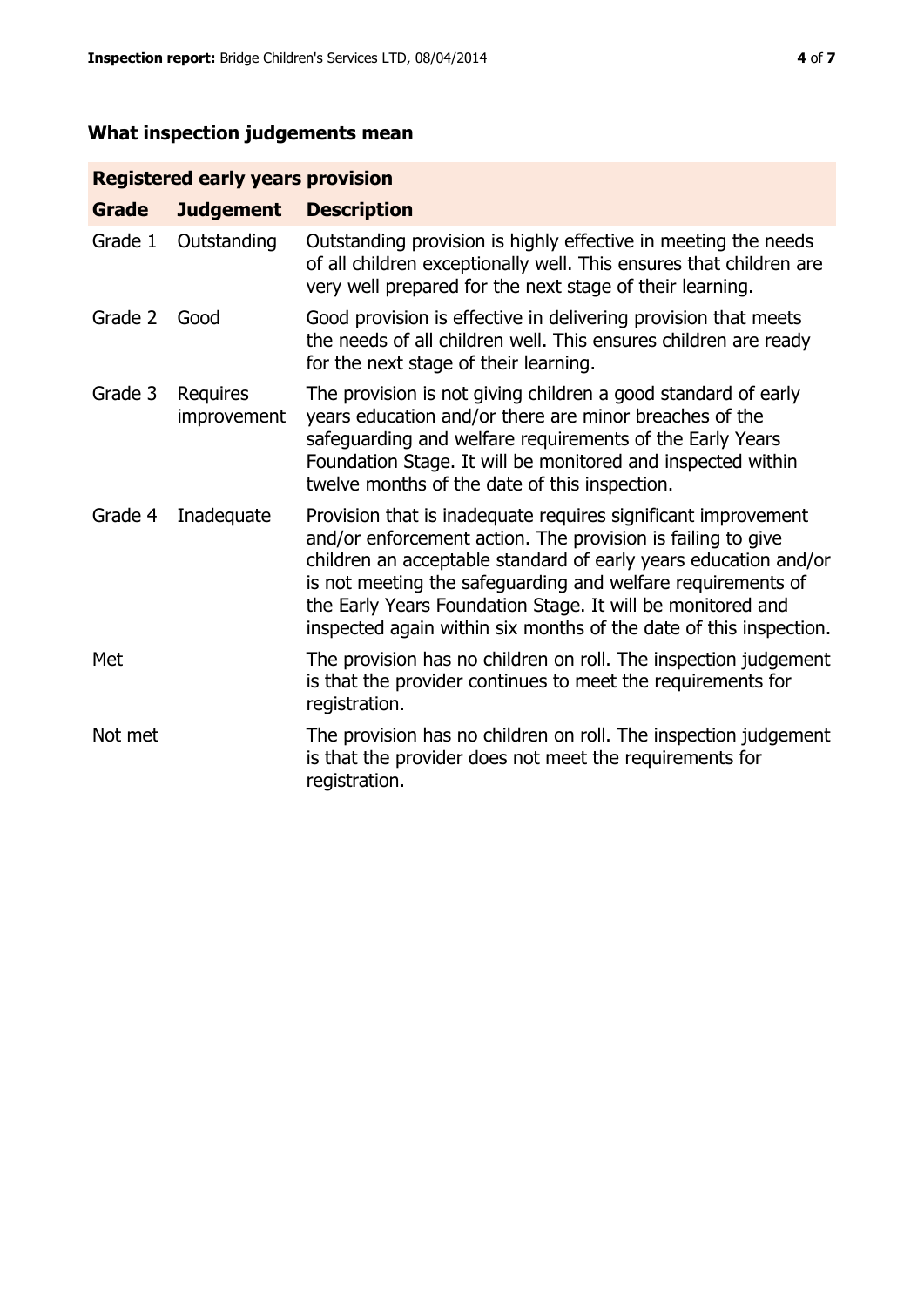#### **Inspection**

This inspection was carried out by Ofsted under sections 49 and 50 of the Childcare Act 2006 on the quality and standards of provision that is registered on the Early Years Register. The registered person must ensure that this provision complies with the statutory framework for children's learning, development and care, known as the Early Years Foundation Stage.

#### **Setting details**

| Unique reference number            | 128417                                   |
|------------------------------------|------------------------------------------|
| <b>Local authority</b>             | Redbridge                                |
| <b>Inspection number</b>           | 967311                                   |
| <b>Type of provision</b>           | Out of school provision                  |
| <b>Registration category</b>       | Childcare - Non-Domestic                 |
| Age range of children              | $4 - 8$                                  |
| <b>Total number of places</b>      | 34                                       |
| Number of children on roll         | 10                                       |
| <b>Name of provider</b>            | <b>Bridge Childrens Services Limited</b> |
| <b>Date of previous inspection</b> | 16/02/2010                               |
| <b>Telephone number</b>            | 020 8505 0491                            |

Any complaints about the inspection or the report should be made following the procedures set out in the guidance *'Complaints procedure: raising concerns and making complaints* about Ofsted', which is available from Ofsted's website: www.ofsted.gov.uk. If you would like Ofsted to send you a copy of the guidance, please telephone 0300 123 4234, or email enquiries@ofsted.gov.uk.

# **Type of provision**

For the purposes of this inspection the following definitions apply:

Full-time provision is that which operates for more than three hours. These are usually known as nurseries, nursery schools and pre-schools and must deliver the Early Years Foundation Stage. They are registered on the Early Years Register and pay the higher fee for registration.

Sessional provision operates for more than two hours but does not exceed three hours in any one day. These are usually known as pre-schools, kindergartens or nursery schools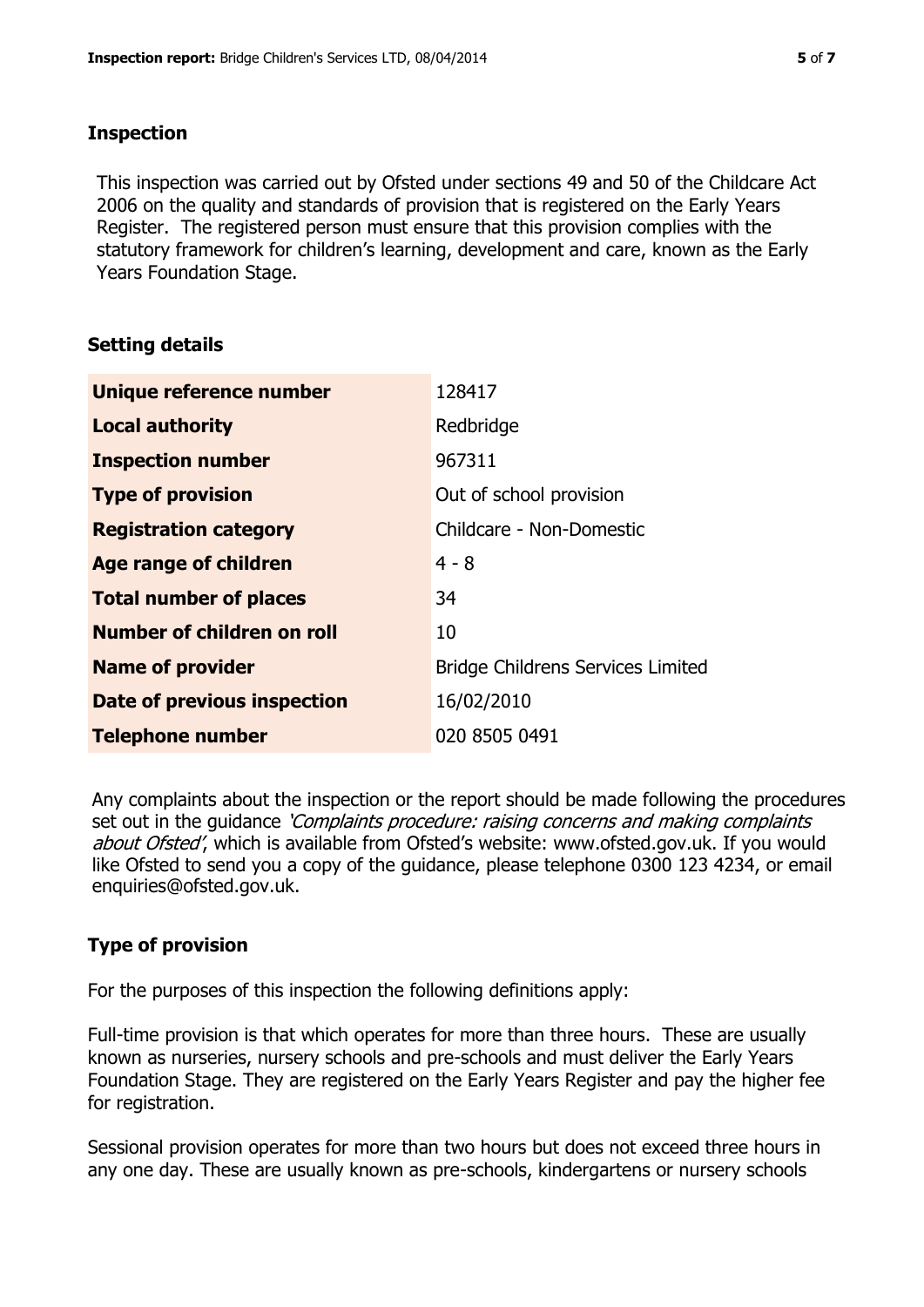and must deliver the Early Years Foundation Stage. They are registered on the Early Years Register and pay the lower fee for registration.

Childminders care for one or more children where individual children attend for a period of more than two hours in any one day. They operate from domestic premises, which are usually the childminder's own home. They are registered on the Early Years Register and must deliver the Early Years Foundation Stage.

Out of school provision may be sessional or full-time provision and is delivered before or after school and/or in the summer holidays. They are registered on the Early Years Register and must deliver the Early Years Foundation Stage. Where children receive their Early Years Foundation Stage in school these providers do not have to deliver the learning and development requirements in full but should complement the experiences children receive in school.